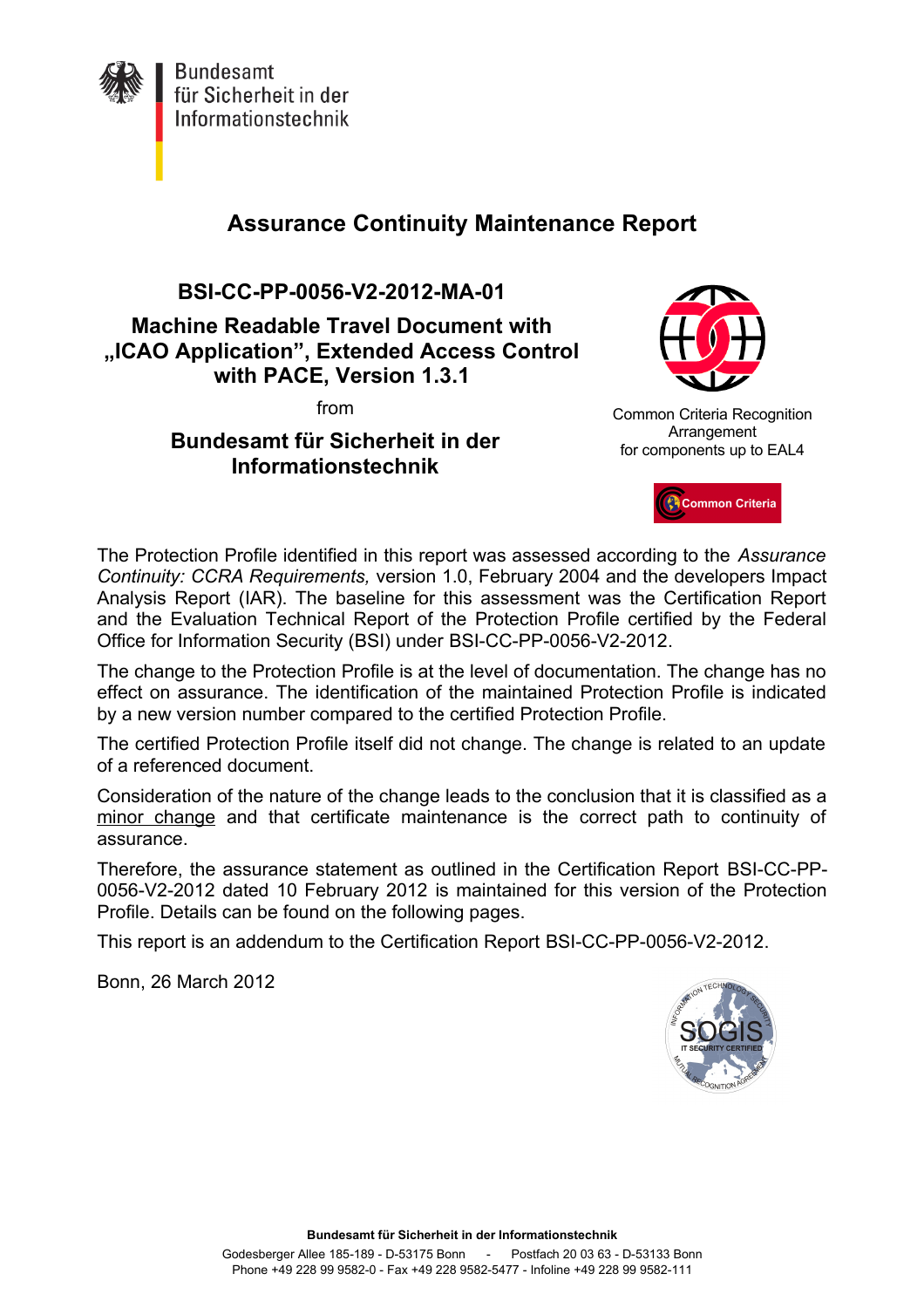## **Assessment**

The IT product identified in this report was assessed according to the *Assurance Continuity: CCRA Requirements* [1] and the Impact Analysis Report (IAR) [2]. The baseline for this assessment was the Certification Report of the Protection Profile [3], and the Evaluation Technical Report as outlined in [3].

The vendor for the Protection Profile Machine Readable Travel Document with "ICAO Application", Extended Access Control with PACE, Version 1.3.1 [4], Bundesamt für Sicherheit in der Informationstechnik, submitted an IAR [2] for approval. The IAR is intended to satisfy the requirements outlined in the document *Assurance Continuity: CCRA Requirements* [1]. In accordance with those requirements, the IAR describes (i) the changes made to the certified Protection Profile (ii) the evidence updated as a result of the changes and (iii) the security impact of the changes.

The Protection Profile Machine Readable Travel Document with "ICAO Application". Extended Access Control with PACE, Version 1.3.1 [4] was changed due to an update of the referenced technical document "Technische Richtlinie TR-03110" from version 2.05 [5] to version 2.1 [6]. Configuration Management procedures required a change in the identifier of the Protection Profile. Therefore the version number changed from 1.3.0 to 1.3.1.

The certified Protection Profile itself did not change.

## **Conclusion**

The change to the Protection Profile is at the level of documentation. The change has no effect on assurance. Consideration of the nature of the change leads to the conclusion that it is classified as a minor change and that certificate maintenance is the correct path to continuity of assurance.

Therefore, BSI agrees that the assurance as outlined in the Certification Report [3] is maintained for this version of the Protection Profile. This report is an addendum to the Certification Report [3].